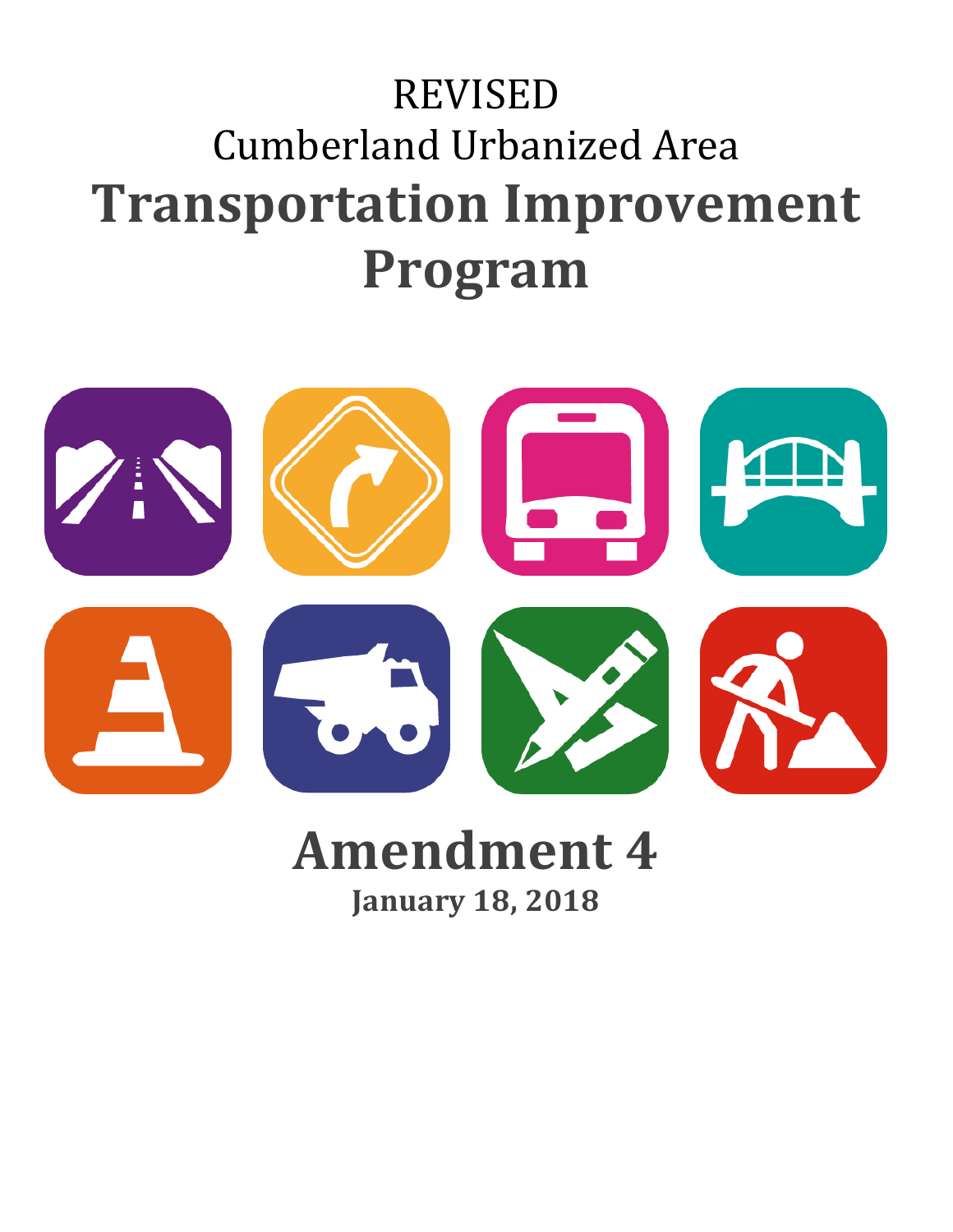#### **RESOLUTION**

#### *No. 18-3*

Resolution approving the Fiscal Year 2017- 2022 Transportation Improvement Program:

WHEREAS, the Cumberland Area Metropolitan Planning Organization was established to manage and provide policy direction to the Unified Planning Program in accordance with Federal requirements, and the Allegany County Commissioners have been designated as the Metropolitan Planning Organization for this area as approved by the Maryland Governor Harry Hughes on May 17, 1982; and

WHEREAS, the staff of the Maryland Department of Transportation and the Allegany County Department of Community Services, have together prepared the Transportation Improvement Program for Fiscal Year 2017– 2022 in compliance with applicable Federal programs and regulations.

WHEREAS, the Capital 5310 has been increased by \$299,000 for FY 2018; and

WHEREAS, the Capital 5339 has been increased to \$597,000 for FY 2018; and

NOW, THEREFORE, BE IT RESOLVED that the Allegany County Commissioners acting as the Cumberland Area Metropolitan Planning Organization approves the Revised Fiscal Year 2017– 2022 Transportation Improvement Program, and will keep the record open for thirty days to allow for any additional public comments.

ADOPTED THIS 18th day of January 2018

County Commissioners of Allegany County, Maryland

 $\angle$  at  $\angle$  M Jacob C. Shade, President

 $\frac{1}{100}$ 

V. Brodie, Jr., Commissioner

 $L_1L_2 = D L_1 L_2$ 

William R. Valentine, Commissioner

**ATTEST**  $\mu$ 

David A. Eberly County Administrator